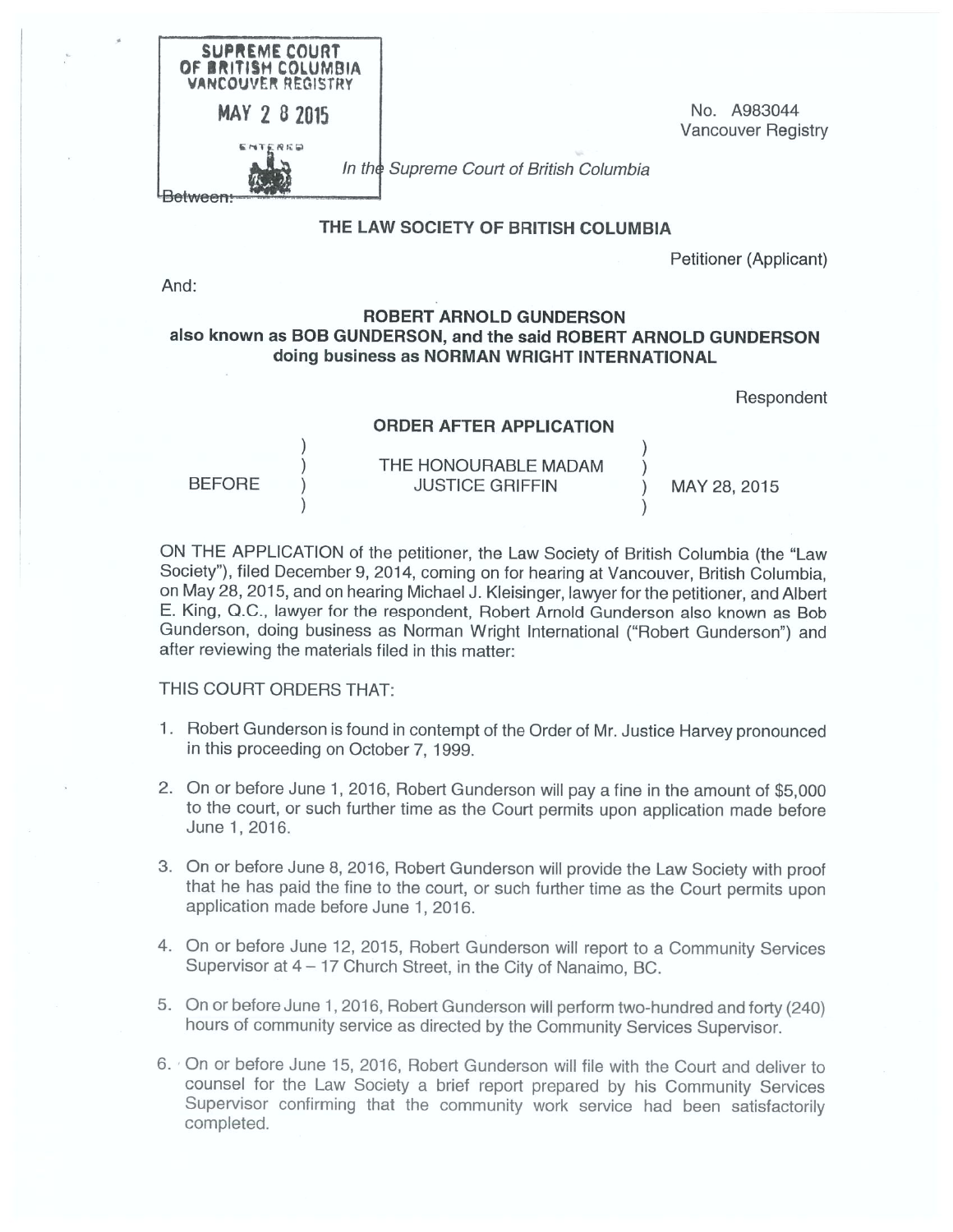- 7. Robert Gunderson, until such time as he becomes a member in good standing of the Law Society, is permanently prohibited and enjoined from:
	- appearing as counsel or advocate; (a)
	- drawing, revising or settling a petition, memorandum, notice of articles or articles under the *Business Corporation Act,* or an application, statement, affidavit, minute, resolution, bylaw or other document relating to the incorporation, registration, organization, reorganization, dissolution or winding up of a corporate body; (b)
	- drawing, revising or settling a document for use in a proceeding, judicial or extra-judicial; (c)
	- drawing, revising or settling a will, deed of settlement, trust, power of attorney or a document relating to a probate or a grant of administration or the estate of a deceased person; (d)
	- drawing, revising or settling a document relating in any way to a proceeding under a statute of Canada or British Columbia; ⑹
	- drawing, revising or settling an instrument relating to real or personal estate that is intended, permitted or required to be registered, recorded or filed in a registry or other public office; (f)
	- doing an act or negotiating in any way for the settlement of, or settling, a claim or demand for damages; (g)
	- agreeing to place at the disposal of another person the services of a lawyer; (h)
	- giving legal advice; **⑴**
	- **⑴** making an offer to do anything referred to in paragraphs (a) to (i); and
	- making a representation that they are qualified or entitled to do anything referred to in paragraphs (a) to (i) (k)

for or in the expectation of a fee, gain or reward direct or indirect, from the person for whom the acts are performed.